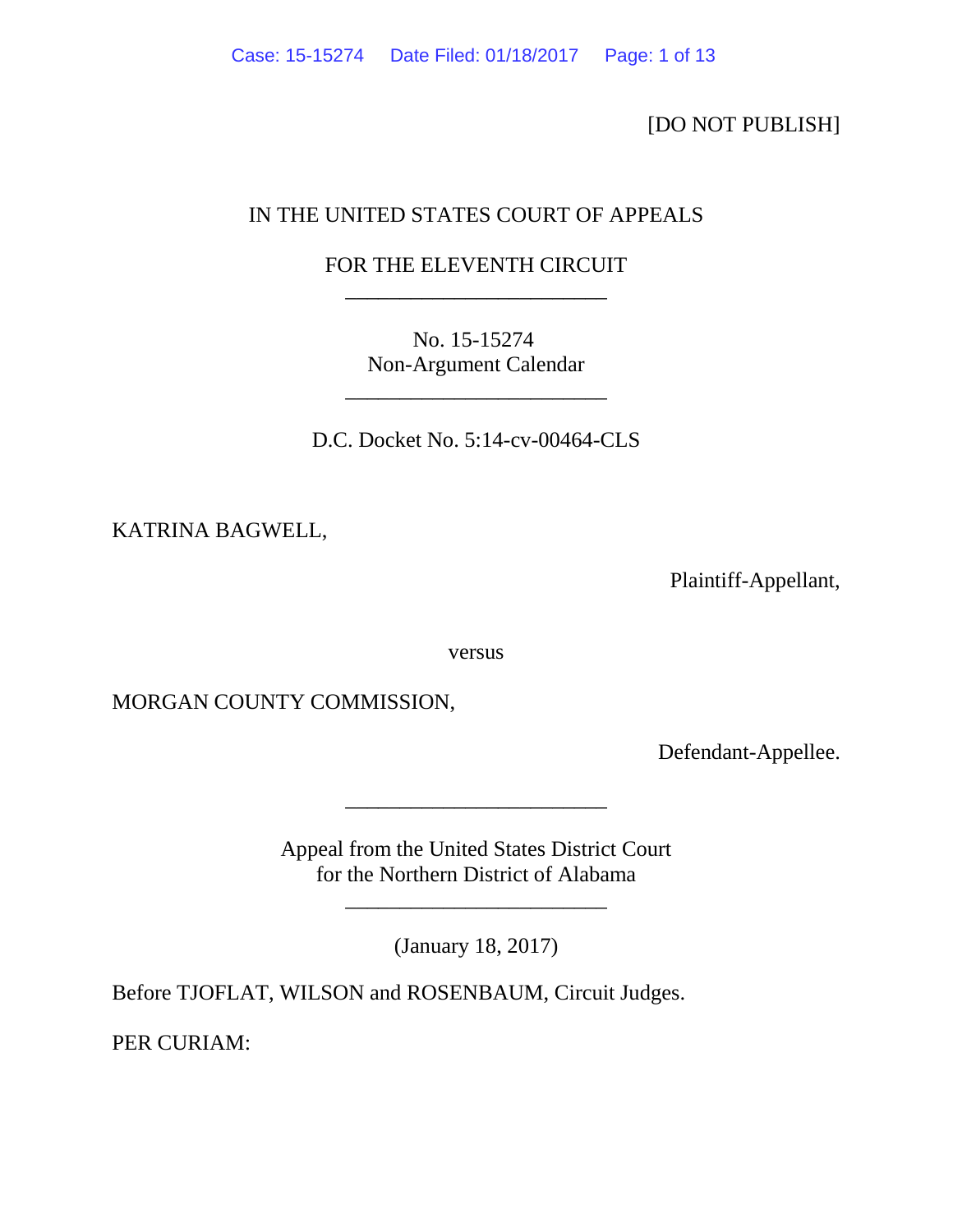Katrina Bagwell appeals the district court's grant of summary judgment in favor of Morgan County Commission ("the County") in her employment discrimination lawsuit brought under the Americans With Disabilities Act ("ADA"), 42 U.S.C. §§ 12112 and 12203(a), and Section 504 of the Rehabilitation Act of 1974 ("Rehabilitation Act"), 29 U.S.C. § 794. On appeal, Bagwell argues that the district court erred by granting summary judgment to the County on her reasonable accommodation claim, "regarded-as" disabled discrimination claim, and her retaliation claim. After a thorough review of the record, consideration of the parties' briefs, and the applicable law, we affirm.

## I. Reasonable Accommodation Claim

Bagwell contends that the district court erred by finding that the "essential functions" of her groundskeeper job included all of the duties listed on the County's job description. Additionally, she asserts that she could perform the "essential functions" of the groundskeeper position with or without a reasonable accommodation.

We review *de novo* a summary judgment determination, viewing all evidence in the light most favorable to the non-moving party. *Ellis v. England*, 432 F.3d 1321, 1325 (11th Cir. 2005). Summary judgment is appropriate where there is no genuine issue of material fact. *Id*. The non-moving party cannot show a genuine issue of material fact through "mere conclusions and unsupported factual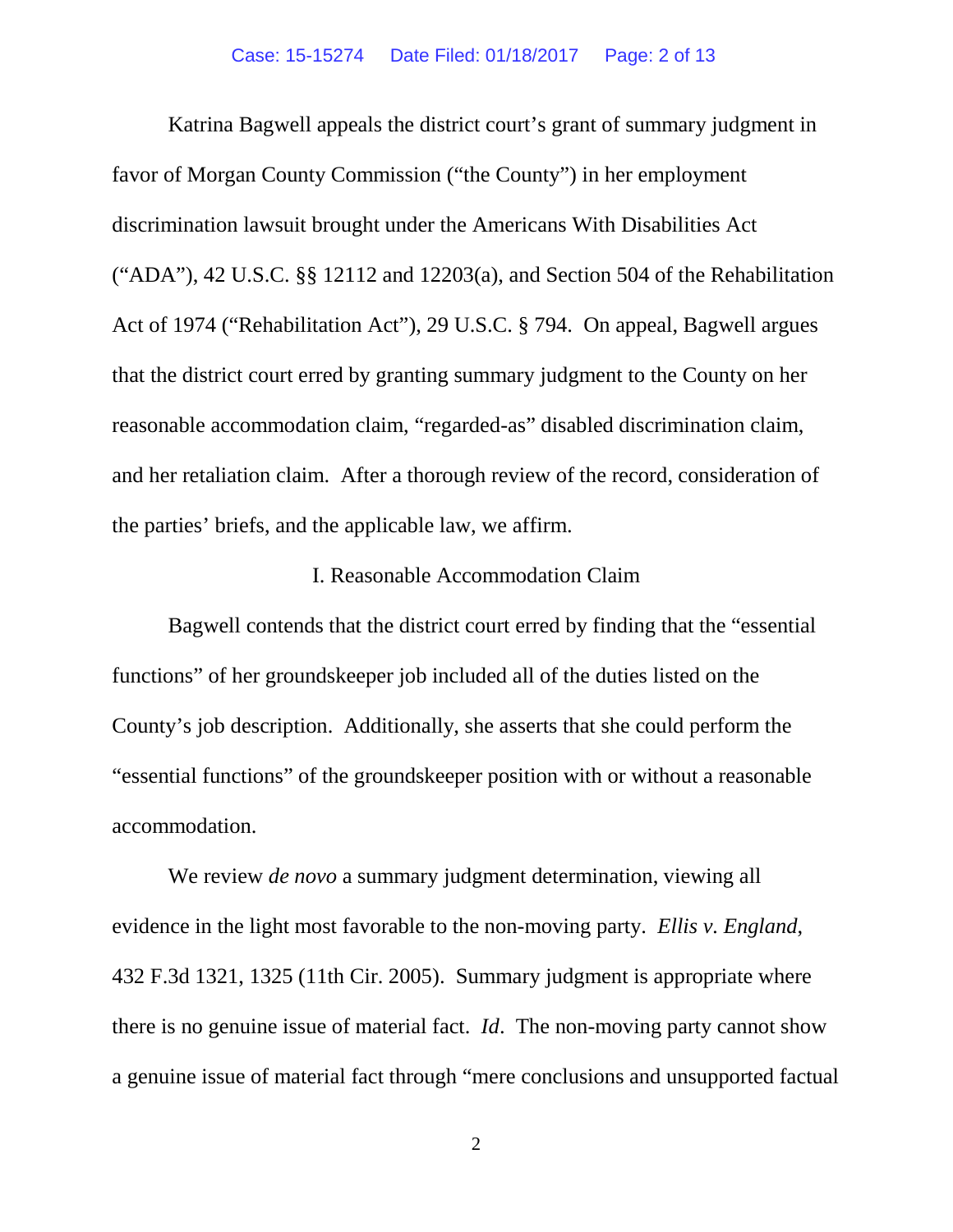allegations," such as "statements in affidavits that are based, in part, upon information and belief." *Id*. at 1326. Rule 56 mandates the entry of summary judgment, upon motion, against a party who fails to make a showing sufficient to establish an element essential to his case on which he bears the burden of proof at trial. *Celotex Corp. v. Catrett*, 477 U.S. 317, 322 (1986).

"The ADA prohibits an employer from discriminating against 'a qualified individual with a disability because of the disability of such individual in regard to job application procedures, the hiring, advancement, or discharge of employees, employee compensation, job training, and other terms, conditions, and privileges of employment.'" *Lucas v. W.W. Grainger, Inc.*, 257 F.3d 1249, 1255 (11th Cir. 2001) (citing 42 U.S.C. § 12112(a)). To state a *prima facie* claim for failure to accommodate under the ADA, the plaintiff must show that: (1) she is disabled; (2) she is a qualified individual; and (3) she was discriminated against by way of the defendant's failure to provide a reasonable accommodation. *Id*. "The plaintiff bears the burden of identifying an accommodation, and of demonstrating that the accommodation allows [her] to perform the job's essential functions." *Id.* at 1255– 56. The same standards govern discrimination claims brought under the Rehabilitation Act as those brought under the Americans with Disabilities Act ("ADA"), and cases decided under one act provide precedent for cases decided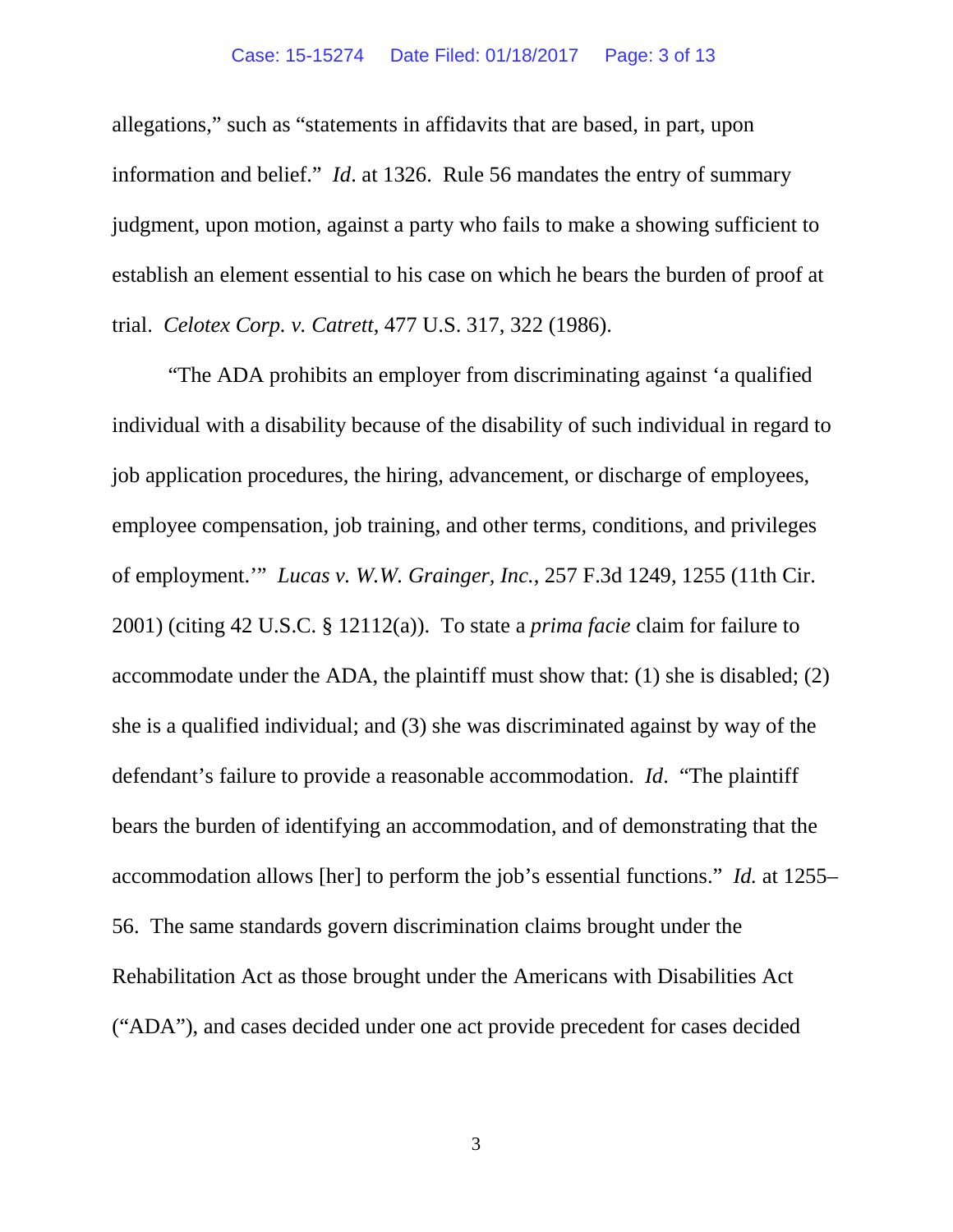under the other. 29 U.S.C. § 794(d); *Cash v. Smith*, 231 F.3d 1301, 1305 n.2 (11th Cir. 2000).

A qualified individual with a disability is "an individual who, with or without reasonable accommodation, can perform the essential functions of the employment position that such individual holds or desires." 42 U.S.C. § 12111(8). The plaintiff, in other words, "must show either that [s]he can perform the essential functions of h[er] job without accommodation, or, failing that, show that [s]he can perform the essential functions of h[er] job with a reasonable accommodation." *Davis v. Fla. Power & Light Co.*, 205 F.3d 1301, 1305 (11th Cir. 2000). "Thus, if [the plaintiff] is unable to perform an essential function of  $h[er] \dots$  job, even with an accommodation, [s]he is, by definition, not a qualified individual and, therefore, not covered under the ADA." *Id.* (quotation omitted).

First, we determine the "essential functions" of a job. We evaluate whether a function is essential on a case-by-case basis. *Earl v. Mervyns, Inc.*, 207 F.3d 1361, 1365 (11th Cir. 2000). An essential function is a fundamental job duty of a position. 29 C.F.R.  $\S$  1630.2(n)(1). A function may be essential because the position exists to perform that function, a limited number of employees can perform the function, or the function is highly specialized and requires expertise. *Id.* § 1630.2(n)(2). In determining if a task is an essential function, relevant evidence may include: (1) the employer's judgment as to what functions are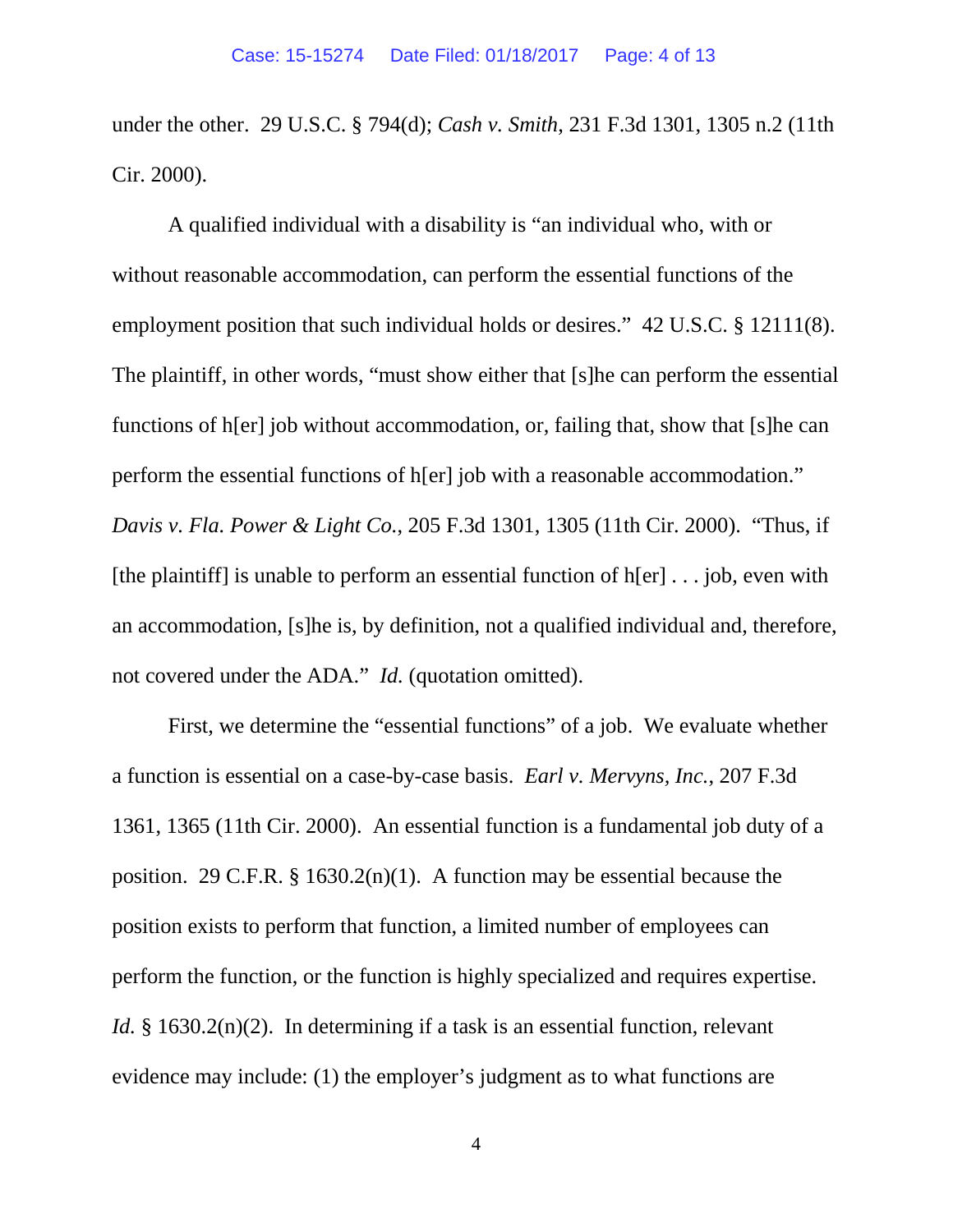essential, (2) a written job description, (3) the amount of time spent on the job performing the function, (4) the consequences of not requiring the employee to perform the function, (5) the terms of a collective bargaining agreement, (6) the work experience of past employees in the position, and (7) the current work experience of employees in similar jobs. *Id.* § 1630.2(n)(3). In particular, we give substantial weight to an employer's judgment as to which functions are essential. *Holly v. Clairson Industries, L.L.C.*, 492 F.3d 1247, 1258 (11th Cir. 2007).

For example, in *Holbrook v. City of Alpharetta, Ga.*, we held that two of a police detective's job functions—driving an automobile and collecting certain kinds of evidence—were "essential functions" of the detective position. *Holbrook v. City of Alpharetta, Ga.*, 112 F.3d 1522, 1527–28 (11th Cir. 1997). The plaintiff, a blind detective, argued that the field work his disability prevented him from performing, such as driving or collecting certain evidence occurred rarely in Alpharetta, such that the job functions were not "essential." *Id.* at 1527. We rejected that argument, stating that the record showed that "it is not possible to anticipate, in every instance, precisely what evidence will need to be collected and what duties will need to be performed in any given investigation." *Id.*

Next, we determine whether a reasonable accommodation exists that "enables the employee to perform the essential functions of the job." *Lucas*, 257 F.3d at 1255. An employer must provide such a reasonable accommodation for an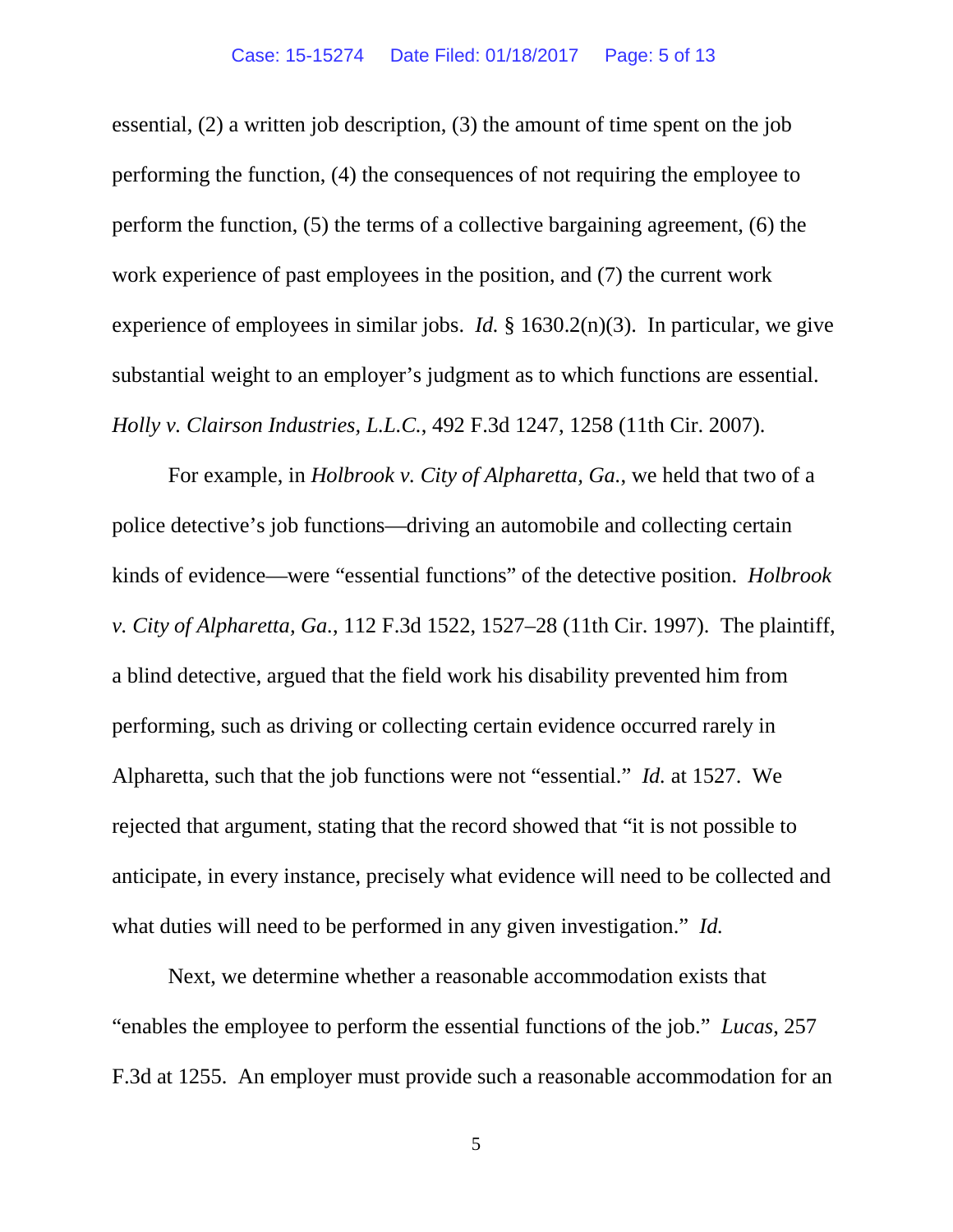employee with a known disability, unless it would result in undue hardship. *Id*. Moreover, the plaintiff bears the burden of identifying a reasonable accommodation. *Id*. The employer's duty to provide a reasonable accommodation is not triggered unless the plaintiff makes a specific demand for an accommodation. *Gaston v. Bellingrath Gardens & Home, Inc.*, 167 F.3d 1361, 1363 (11th Cir. 1999).

Reasonable accommodations may include: "job restructuring, part-time or modified work schedules, reassignment to a vacant position, acquisition or modification of equipment or devices, appropriate adjustment or modifications of examinations, training materials or policies, the provision of qualified readers or interpreters, and other similar accommodations for individuals with disabilities." 42 U.S.C. § 12111(9)(B). An employer is not required to re-allocate job duties in order to change the essential function of the job or remove another employee from a position in order to accommodate a disabled employee. *Earl*, 207 F.3d at 1367; *Lucas*, 257 F.3d at 1256. An employer may be required to restructure a particular job by altering or eliminating marginal functions, but an employer is not required to transform a position into another one by eliminating essential functions. *Lucas*, 257 F.3d at 1260.

For example, in *Holbrook*, the detective suggested that a "minor 'reshuffling'" of case assignments was a "reasonable accommodation" that allowed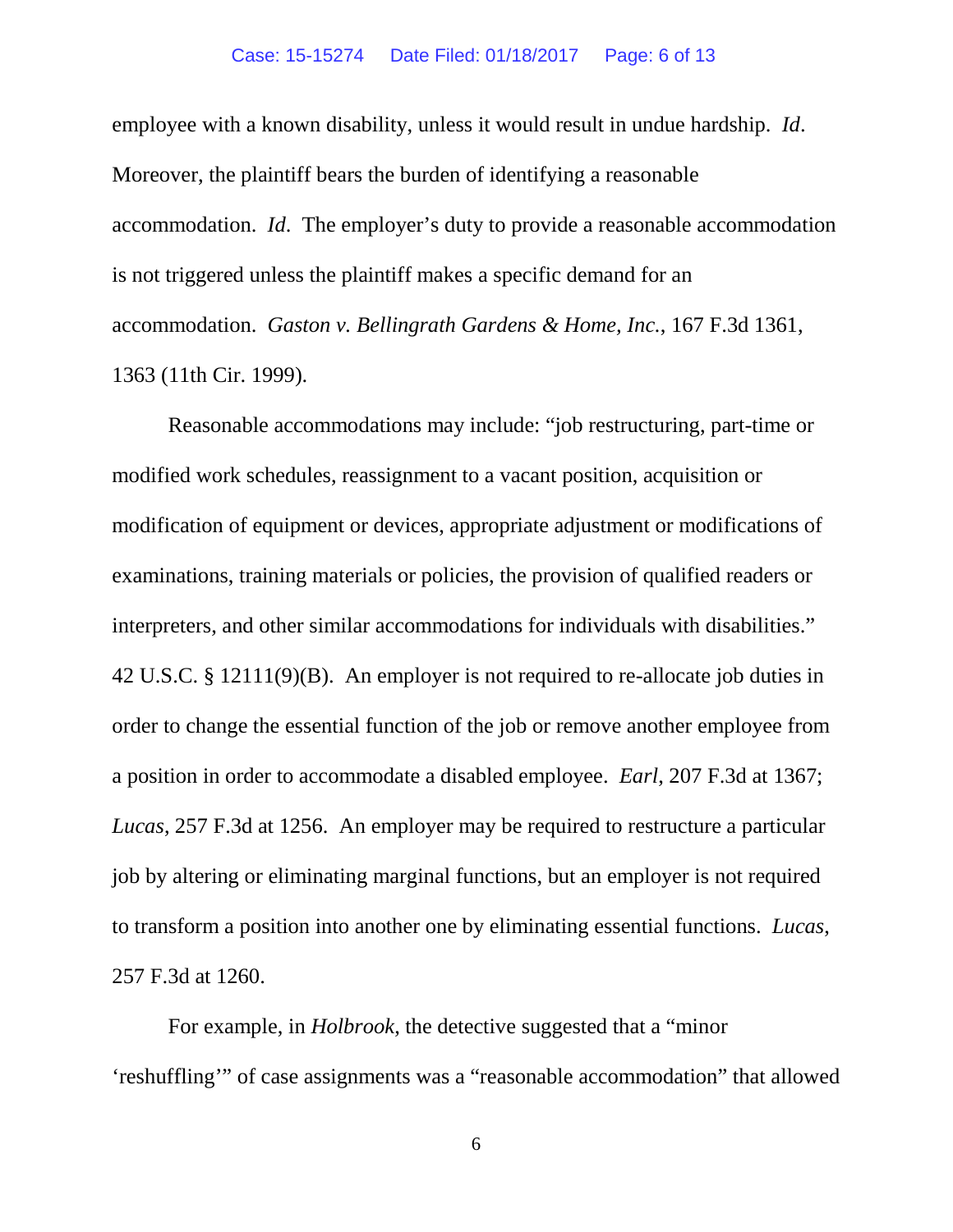him to perform all of the essential functions of a police detective. *Holbrook*, 112 F.3d at 1528. We rejected the argument, stating that "being prepared to respond to unexpected events" defined a detective. *Id.* Thus, Alpharetta was not legally required to provide such an accommodation. *Id.* However, we added that it did not mean to "imply that an employer invariably is absolved from having to make reasonable accommodations for a disabled employee whenever a given job involves any measure of unpredictability." *Id.* at 1528 n.4.

Lastly, the regulations governing the ADA provide that, to determine the appropriate reasonable accommodation, an employer may need "to initiate an informal, interactive process with the individual with a disability in need of an accommodation" to identify the person's limitations and potential reasonable accommodations. 29 C.F.R.  $\S$  1630.2(o)(ii)(3). However, where the employee fails to identify a reasonable accommodation, the employer has no affirmative duty to engage in an "interactive process" or to show undue hardship. *Earl*, 207 F.3d at 1367. For example, in *Earl*, we held that an employee's request to arrive at work at any time, without reprimand, was not a request for a reasonable accommodation because it changed the essential functions of the job, including punctuality. *Id.* at 1366–67. Because the employee failed to identify a reasonable accommodation, the employer was under no duty to engage in an interactive process or to show undue hardship. *Id.* at 1367.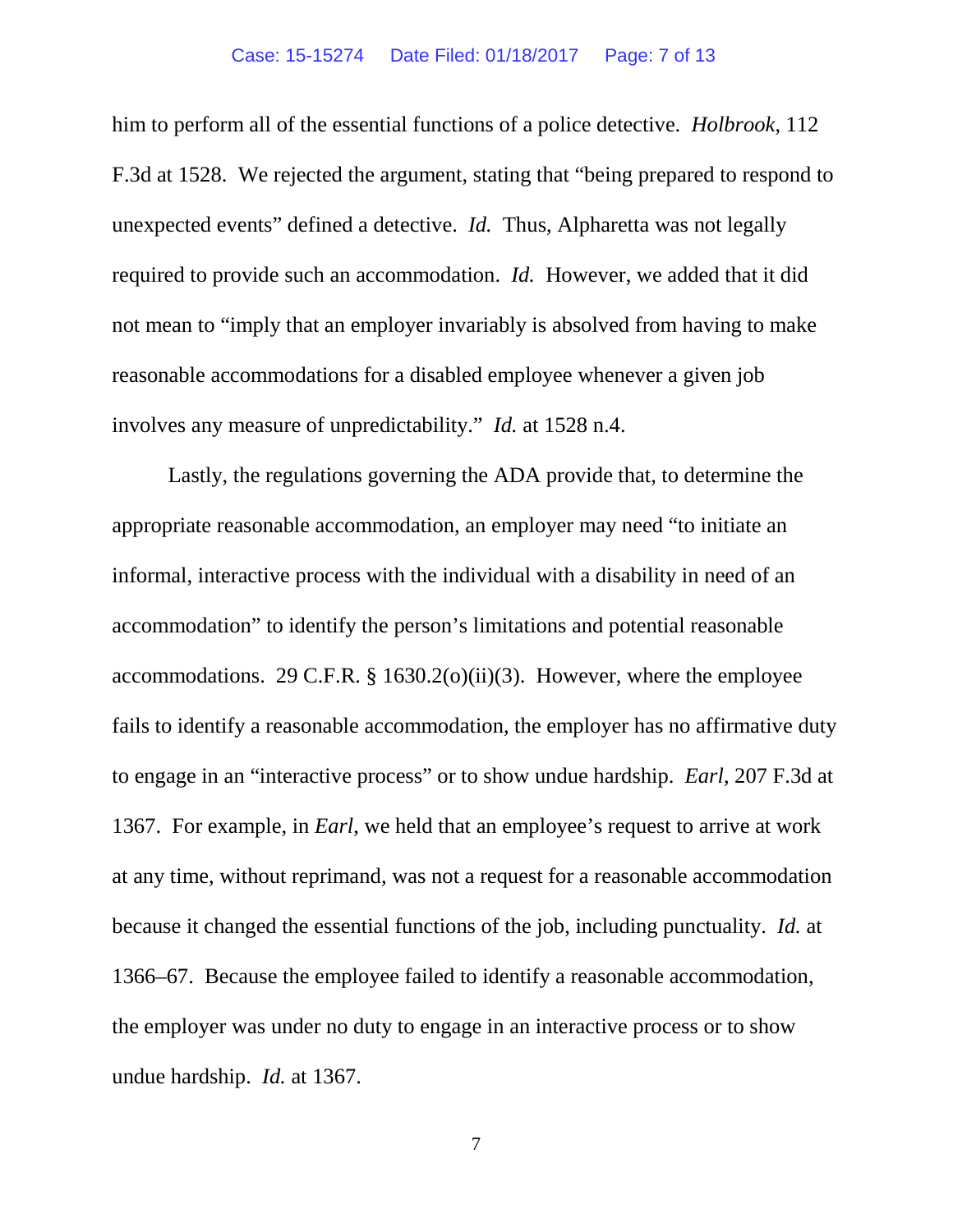Here, the district court did not err by finding that the essential functions of the groundskeeper position included all of those activities listed in the County's written job description. Although Bagwell contends a material dispute of fact exists because the groundskeeper position in practice involved far fewer essential functions than the written job description, her argument merely asserts that the district court inappropriately weighed the legal factors for determining the "essential functions." For example, the County does not dispute Bagwell's assertion that some of the job functions listed on the job description were rarely performed. Likewise, Bagwell does not dispute the text of the written job description or the County's assertion that the groundskeeper position exists to "maintain" West Park. Accordingly, there is no dispute that the job could entail any function needed to maintain the park, which included, but was not limited to, all of the functions listed in the written job description, as well as the job functions mentioned by Bagwell.

Additionally, the district court did not err in weighting the factors when determining whether these job functions were "essential" as a matter of law. The court gave appropriate deference to Bagwell's assertion that some of the functions were rarely performed, as well as the County's own view of the job functions. *See Holly*, 492 F.3d at 1258. Thus, although Bagwell described her position as one mainly focused on cleaning bathrooms and removing trash, it is clear that the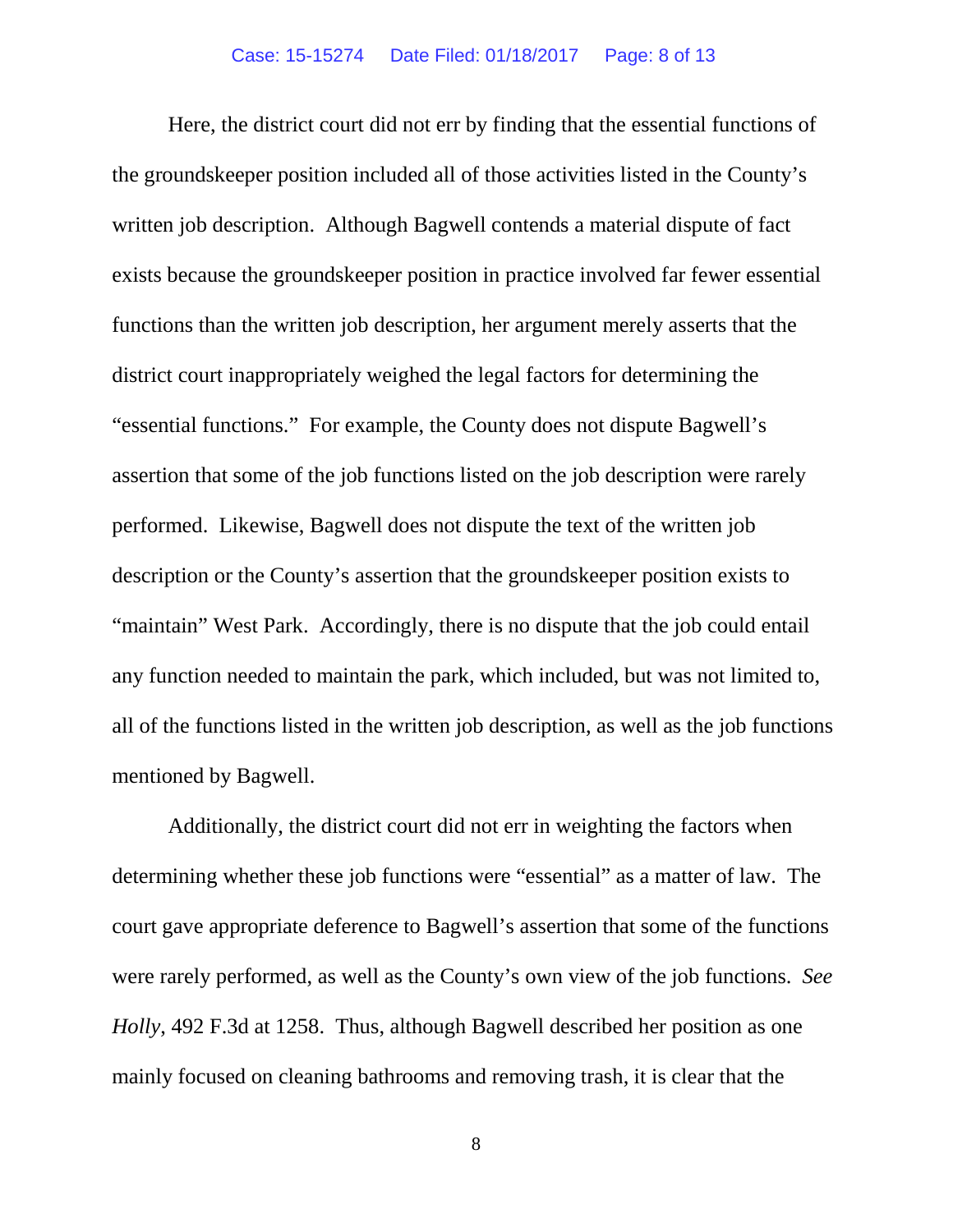### Case: 15-15274 Date Filed: 01/18/2017 Page: 9 of 13

County expected the person in the position to be capable of performing any number of tasks when needed, including all of the tasks listed on the County's written job description. *See* 29 C.F.R. § 1630.2(n)(2). Moreover, Bagwell failed to present any evidence contradicting the County's expectations for the position beyond her own envisioning of the groundskeeper job. Accordingly, the district court did not err by finding that the "essential functions" of Bagwell's job included all of those functions listed in the written job description.

Likewise, the district court did not err by finding that Bagwell was unable to perform the essential functions of the groundskeeper position with or without reasonable accommodation. First, even considering all of the reasonable accommodations suggested by Bagwell throughout this litigation, she could not perform the essential functions of the position. The essential functions required traversing uneven and wet surfaces, standing, and walking, which Bagwell could not perform safely and consistently, even with the assistance of an ATV. Bagwell can only tolerate walking and standing for one-third of the day. Although rotating between sitting, walking, and standing increases Bagwell's tolerance, the nature of the groundskeeper position required the employee's duties to shift based on West Park's specific needs. Accordingly, it would be unreasonable to require the County to ensure Bagwell could rotate between those activities every day. *See Holbrook*, 112 F.3d at 1528.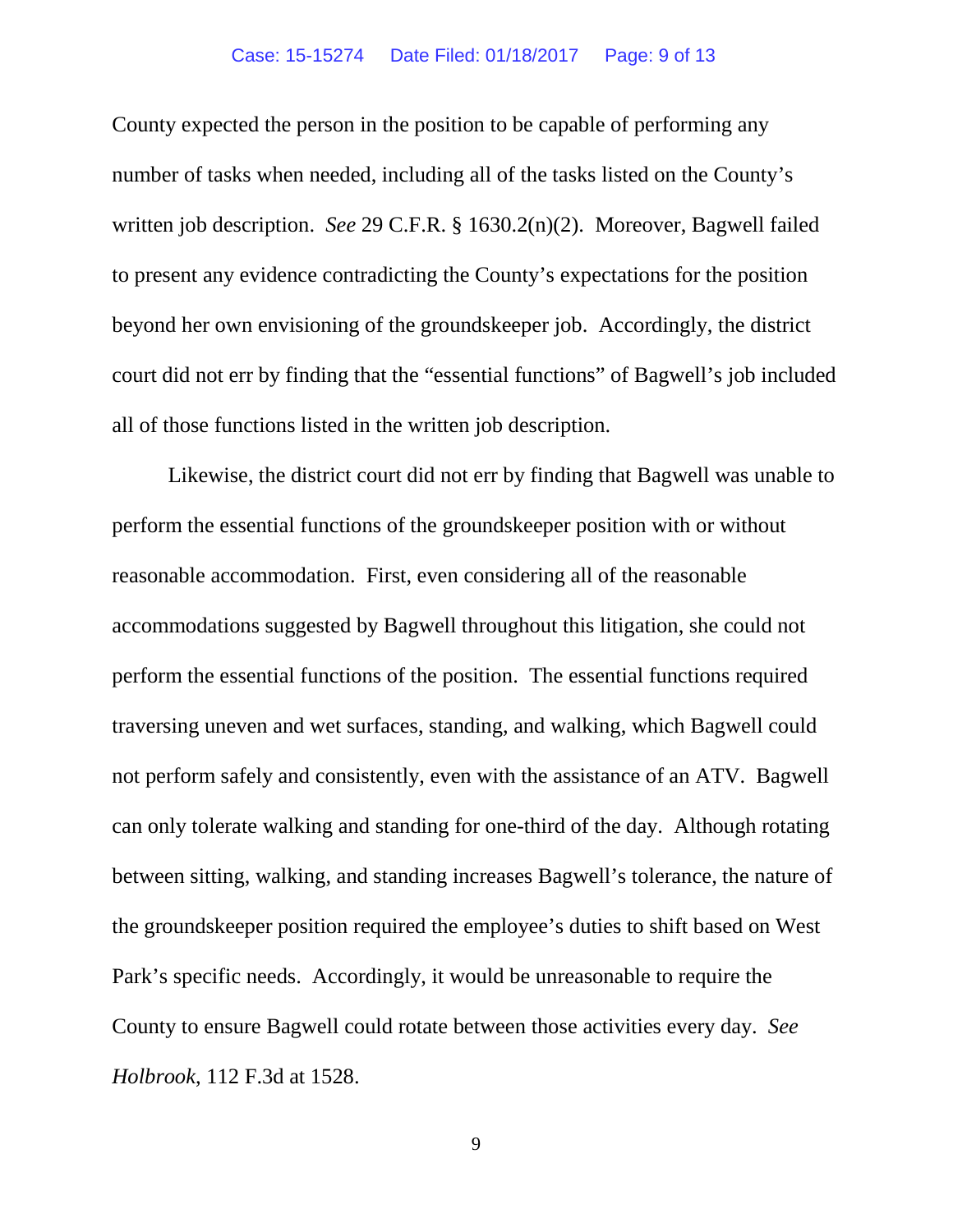While Bagwell asserted that several of the functions requiring the most significant accommodations for her disability, such as construction work, were rarely performed, Bagwell and the County agreed that the most problematic functions were those performed regularly. For example, Bagwell did not dispute that repeated actions led to swelling or pain in her knee, and that a significant part of her job involved cleaning bathrooms, picking up trash and tree limbs, and traversing the park daily—all repetitive actions. On some days, Bagwell may have been able to clean the park's bathrooms and pick up trash, conducting all of the maintenance and functions of the job. However, on a different day, the stamina and endurance issues with Bagwell's right leg could limit her ability to perform those same functions, as well as introduce additional safety issues on wet surfaces given her reduced ability to balance. Moreover, poor weather or other outdoor conditions outside the County's control could introduce additional issues exacerbating Bagwell's reduced balance. While some accommodations, such as an ATV and adaptive equipment, would reduce Bagwell's endurance and balance related deficits, the common, repetitive functions of the groundskeeper position could not be accommodated.

Finally, groundskeeping staff could be presented with a novel maintenance issue that Bagwell could not perform at all. In such a situation, the County would be forced to make a significant accommodation, requiring a co-groundskeeper or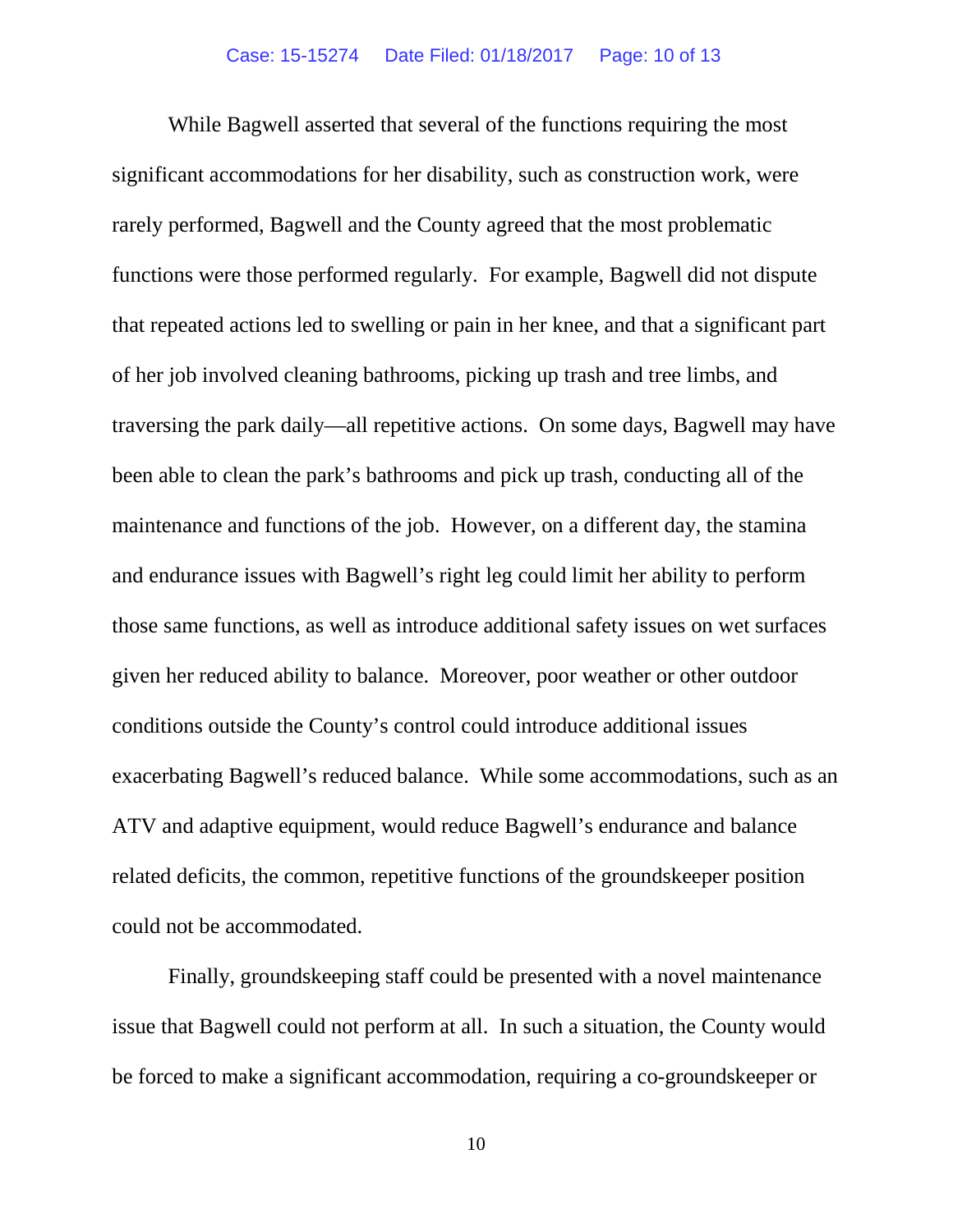#### Case: 15-15274 Date Filed: 01/18/2017 Page: 11 of 13

hiring a third-party service to complete the work. These accommodations are unreasonable because the groundskeeper position exists to perform such work, and the accommodation would undermine the reason for the position's existence. *See Holbrook*, 112 F.3d at 1528.

Thus, the district court did not err by granting summary judgment in favor of the County on Bagwell's reasonable accommodation claim, as Bagwell failed to articulate a *prima facie* case of disability discrimination. Additionally, Bagwell did not establish that she was a "qualified individual" because she did not show that she could perform the "essential functions" of the groundskeeper position at West Park with or without a "reasonable accommodation."

## II. "Regarded-as" Disabled Claim

Bagwell also contends that the district court erred by granting summary judgment in favor of the County on her "regarded-as" disabled claim. She asserts that her supervisor improperly regarded her as disabled, such that her termination was discriminatory.

Similar to the framework for evaluating a claim based on an actual disability, to succeed on a perceived disability claim, a plaintiff must show that (1) the employer regarded her as having a disability; (2) she was "qualified"; and (3) she was discriminated against because of her perceived disability. *Sutton v. Lader*, 185 F.3d 1203, 1207-08 (11th Cir. 1999).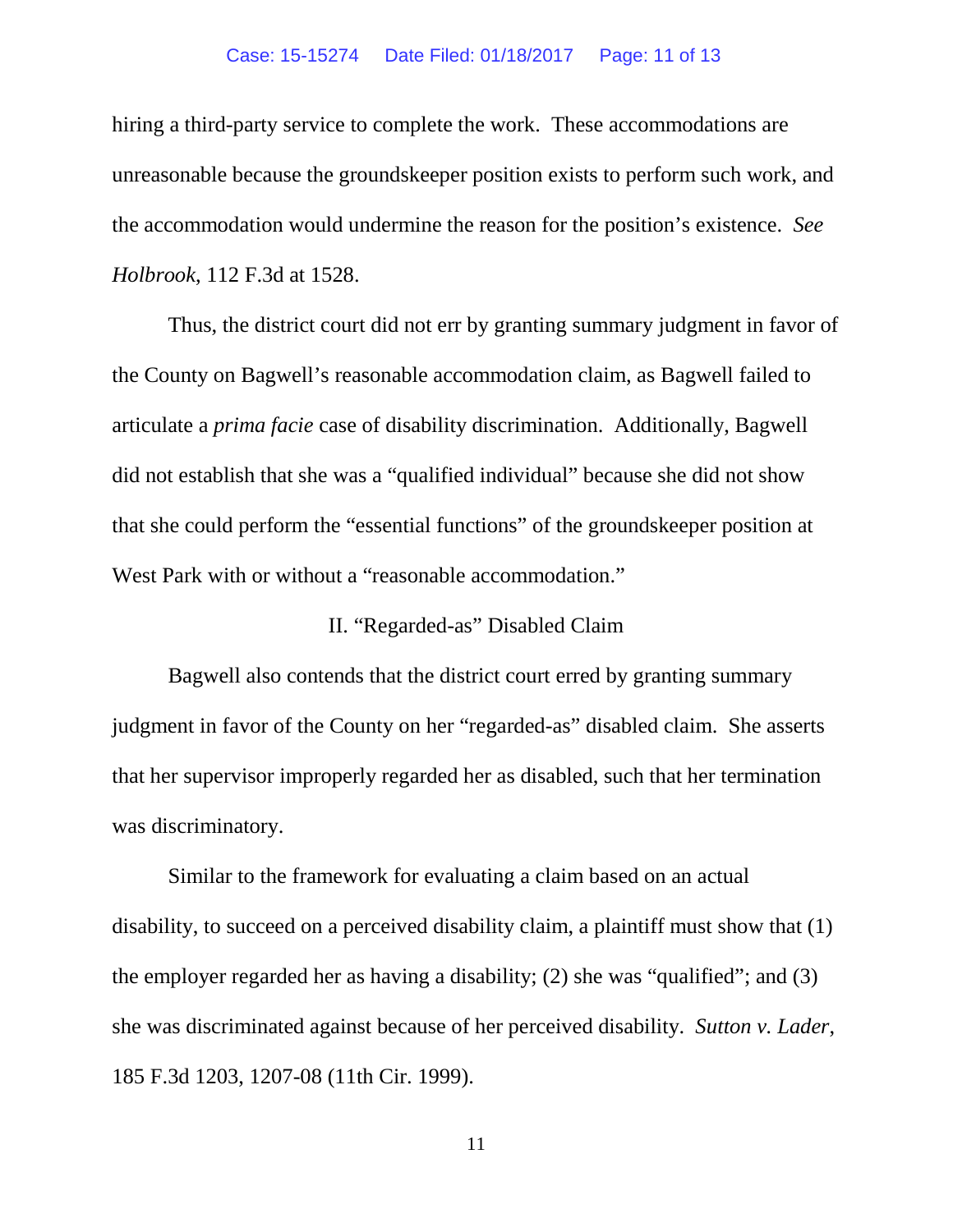Here, the district court did not err in concluding that Bagwell failed to make a *prima facie* claim of "regarded-as" discrimination. The district court correctly found that Bagwell was not a "qualified individual," such that she could not recover regardless of whether her supervisor perceived her to be disabled.

## III. Retaliation Claim

Lastly, Bagwell argues that the district court erred by granting summary judgment in favor of the County on her retaliation claim. Bagwell asserts that she could establish discriminatory retaliation because she was terminated merely a day after requesting a reasonable accommodation.

To establish a *prima facie* case of discriminatory retaliation under the ADA, a plaintiff must show that: (1) she participated in a protected activity; (2) she suffered an adverse employment action; and (3) there was a causal connection between the plaintiff's participation in the protected activity and the adverse employment action. *See Frazier-White v. Gee*, 818 F.3d 1249, 1258 (11th Cir. 2016).

Bagwell failed to show evidence of a causal connection between the protected activity—her request for accommodation—and the adverse employment action. The County began termination proceedings prior to Bagwell's request for accommodation at her termination hearing. Bagwell's argument that the